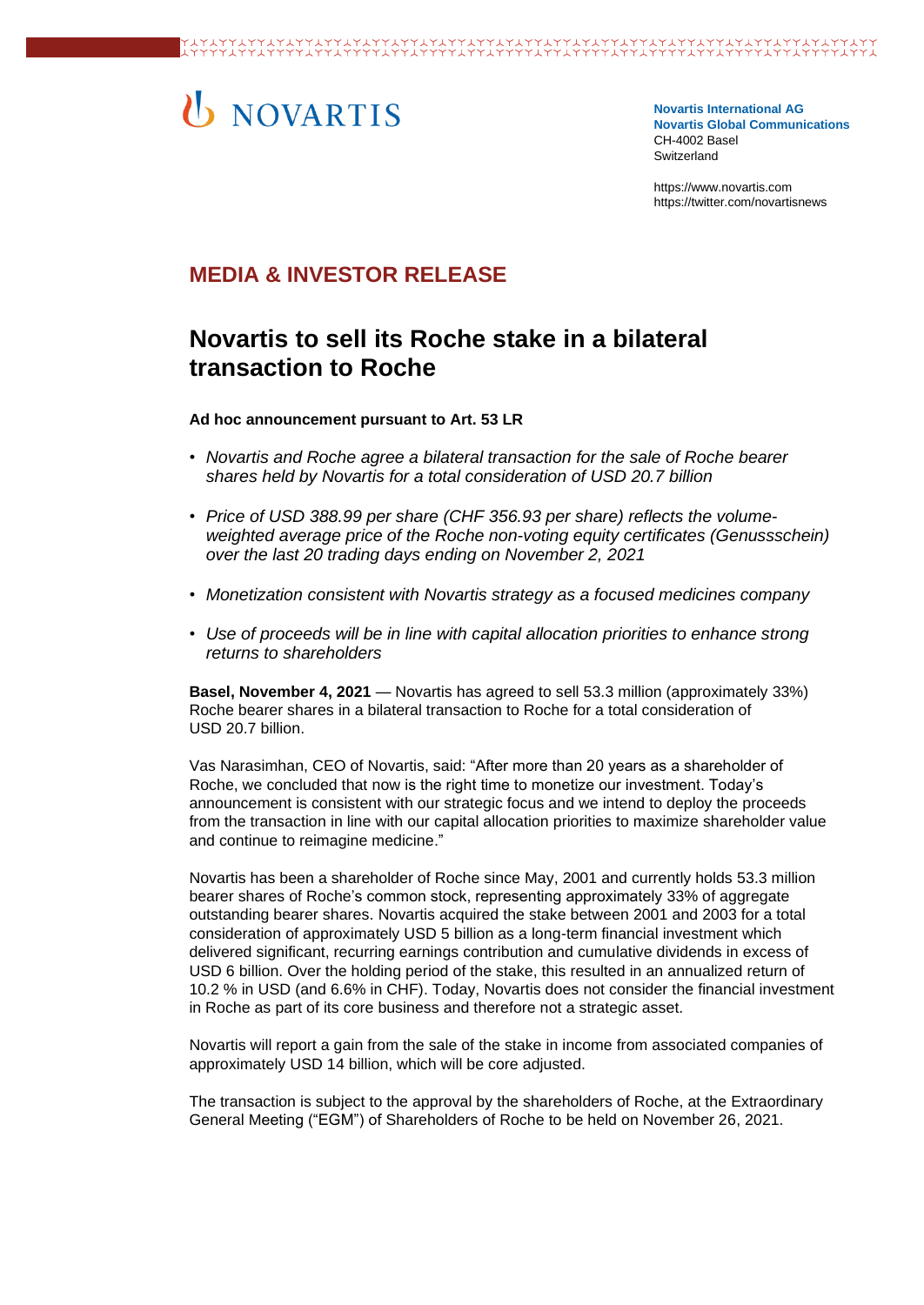#### **Disclaimer**

This press release contains forward-looking statements within the meaning of the United States Private Securities Litigation Reform Act of 1995. Forward-looking statements can generally be identified by words such as "potential," "can," "will," "plan," "may," "could," "would," "expect," "anticipate," "seek," "look forward," "believe," "committed," "investigational," "pipeline," "launch," "to sell," "strategy," "strategic focus," "to enhance," or similar terms, or by express or implied discussions regarding the potential completion of the announced transaction. You should not place undue reliance on these statements. Such forward-looking statements are based on our current beliefs and expectations regarding future events, and are subject to significant known and unknown risks and uncertainties. Should one or more of these risks or uncertainties materialize, or should underlying assumptions prove incorrect, actual results may vary materially from those set forth in the forward-looking statements. There can be no guarantee that the transaction described in this press release will be completed in the expected time frame, or at all. Neither is there any guarantee that the expected benefits from such transaction will be achieved in the expected timeframe, or at all. In particular, our expectations regarding the transaction described in this press release could be affected by, among other things, an unexpected failure to obtain the approval by the shareholders of Roche at the Extraordinary Meeting of Shareholders to be held on November 26, 2021 or to satisfy or waive all other closing conditions; the uncertainties inherent in research and development, including clinical trial results and additional analysis of existing clinical data; regulatory actions or delays or government regulation generally; global trends toward health care cost containment, including government, payor and general public pricing and reimbursement pressures and requirements for increased pricing transparency; our ability to obtain or maintain proprietary intellectual property protection; the particular prescribing preferences of physicians and patients; general political, economic and business conditions, including the effects of and efforts to mitigate pandemic diseases such as COVID-19; safety, quality, data integrity or manufacturing issues; potential or actual data security and data privacy breaches, or disruptions of our information technology systems, and other risks and factors referred to in Novartis AG's current Form 20-F on file with the US Securities and Exchange Commission. Novartis is providing the information in this press release as of this date and does not undertake any obligation to update any forward-looking statements contained in this press release as a result of new information, future events or otherwise.

#### **About Novartis**

Novartis is reimagining medicine to improve and extend people's lives. As a leading global medicines company, we use innovative science and digital technologies to create transformative treatments in areas of great medical need. In our quest to find new medicines, we consistently rank among the world's top companies investing in research and development. Novartis products reach nearly 800 million people globally and we are finding innovative ways to expand access to our latest treatments. About 108,000 people of more than 140 nationalities work at Novartis around the world. Find out more at https://www.novartis.com.

Novartis is on Twitter. Sign up to follow @Novartis at **<https://twitter.com/novartisnews>** . For Novartis multimedia content, please visit **https:/[/www.novartis.com/news/media-library](http://www.novartis.com/news/media-library)** . For questions about the site or required registration, please contact [media.relations@novartis.com](mailto:media.relations@novartis.com)

# # #